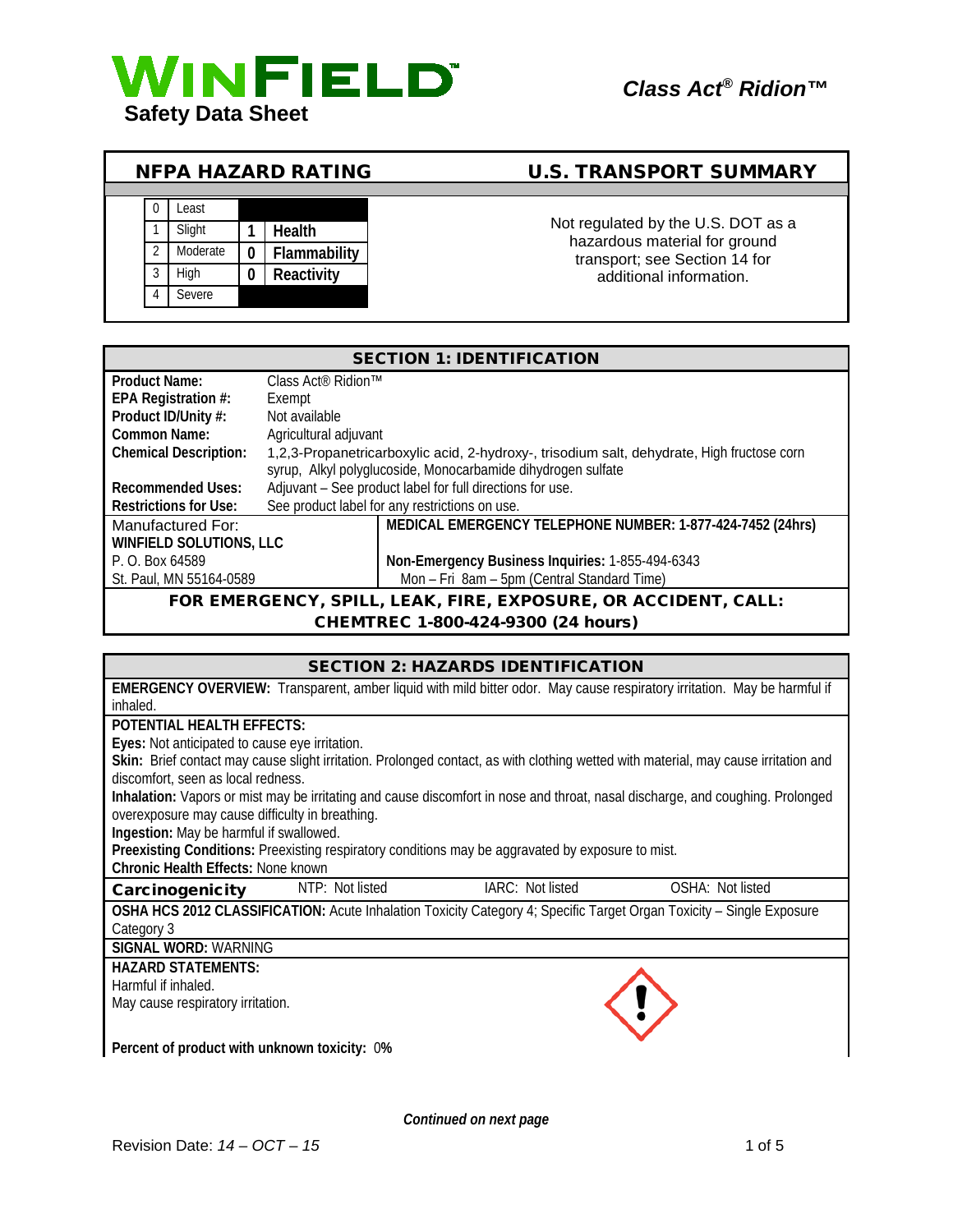#### **PRECAUTIONARY STATEMENTS:**

**Prevention:** Avoid breathing mist, spray, or vapors. Use only outdoors in a well-ventilated area.<br>**Response: If inhaled:** Remove person to fresh air and keep comfortable for breathing. Call a p **Response: If inhaled:** Remove person to fresh air and keep comfortable for breathing. Call a poison control center (1-877- 424-7452) or doctor for treatment advice if you feel unwell. Storage: Store in a well-ventilated place. Keep container tightly closed. Store locked up.<br>Disposal Dispose of contents/container in accordance with Federal, state and local regula Dispose of contents/container in accordance with Federal, state and local regulations.

SECTION 3: COMPOSITION/INFORMATION ON INGREDIENTS

| <u>JECTION J. COMFOJI HONMINI OKMATION ON INOKEDIENTJ</u>                                                                                          |          |              |
|----------------------------------------------------------------------------------------------------------------------------------------------------|----------|--------------|
| Ingredient                                                                                                                                         | $%$ (wt) | CAS Reg. $#$ |
| Proprietary blend of water conditioning agents and non-ionic surfactants                                                                           | 100.0%   | N/A          |
|                                                                                                                                                    |          |              |
|                                                                                                                                                    |          |              |
| *Ingredients not specifically listed are non-hazardous and/or are considered to be confidential business information under 29<br>CFR 1910.1200(i). |          |              |
| See Section 8 for exposure limits.                                                                                                                 |          |              |

| <b>SECTION 4: FIRST AID MEASURES</b> |                                                                                                                |  |  |  |
|--------------------------------------|----------------------------------------------------------------------------------------------------------------|--|--|--|
| Inhalation:                          | Remove person from contaminated area to fresh air and assist breathing as needed. Seek medical attention       |  |  |  |
|                                      | if irritation occurs.                                                                                          |  |  |  |
| Ingestion:                           | Seek medical attention or call a poison control center for treatment advice. Do not induce vomiting unless     |  |  |  |
|                                      | instructed to do so by a poison control center or doctor. Do not give anything by mouth to an unconscious      |  |  |  |
|                                      | person.                                                                                                        |  |  |  |
| Eyes:                                | Flush eyes with clean water for at least 15 minutes. Lift eyelids to facilitate irrigation. If present, remove |  |  |  |
|                                      | contact lenses after 5 minutes and continue rinsing. Seek medical attention if irritation occurs.              |  |  |  |
| Skin:                                | Remove contaminated clothing and wash before re-using. Flush skin with water and then wash with soap           |  |  |  |
|                                      | and water. Seek medical attention if irritation persists.                                                      |  |  |  |

## SECTION 5: FIRE FIGHTING MEASURES

**Suitable Extinguishing Media:** Water spray, dry chemical, foam or carbon dioxide (CO2); Use water spray to cool fire-exposed containers and to protect personnel.

**Unsuitable Extinguishing Media:** Water jet

**Special Fire Fighting Procedures:** Wear NIOSH/MSHA approved self-contained breathing apparatus and full bunker gear. Dike area to prevent runoff and contamination of water sources. Dispose of fire control water later. Avoid breathing vapors; keep upwind.

**Hazardous Combustion Products:** Thermal decomposition may yield carbon oxides, nitrogen oxides and sulfur oxides. **Unusual Fire and Explosion Hazards:** Closed containers may explode from vapor expansion in high heat. Containers adjacent to fire may be cooled by a stream of water.

## SECTION 6: ACCIDENTAL RELEASE MEASURES

**Personal Precautions:** Refer to Section 8 for personal protective equipment to be worn during containment and clean-up of a spill involving this product.

**Environmental Precautions:** Do not allow spilled product to enter sewers or waterways.

**Methods for Containment:** Contain spilled liquid by diking area with sand or earth.

**Methods for Clean-up:** Cover contained spill with an inert absorbent material such as sand, vermiculite or other appropriate material. Vacuum, scoop or sweep up material and place in a container for disposal. Do not place spilled material back in original container.

**Other Information:** None known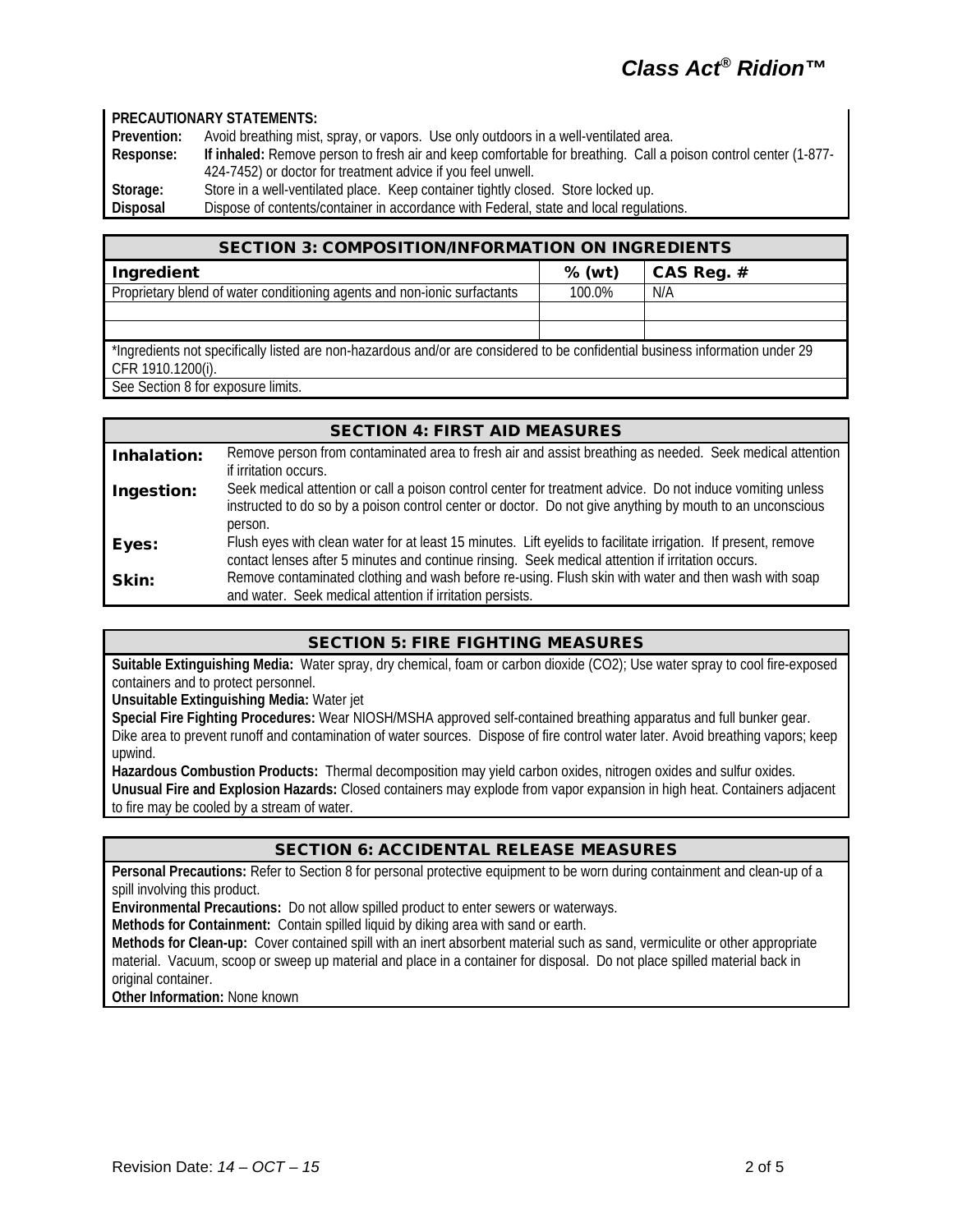### SECTION 7: HANDLING AND STORAGE

**Handling:** Ensure adequate ventilation. Immediately clean up spills that occur during handling. Keep containers closed when not in use. Practice good hygiene after using this material, especially before eating, drinking, smoking, using the toilet, or applying cosmetics.

**Storage:** Store in cool, dry areas away from children, feed and food products and sources of heat or flame. Protect from freezing. Protect package from physical damage. Keep container closed when not in use.

**Minimum Storage Temperature:** 32°F

**Other Precautions:** Consult Federal, state and local laws and regulations pertaining to storage.

#### SECTION 8: EXPOSURE CONTROLS/PERSONAL PROTECTION

| <b>Exposure Guidelines</b>                                                                                                       |                      |                          |           |  |
|----------------------------------------------------------------------------------------------------------------------------------|----------------------|--------------------------|-----------|--|
| Component:                                                                                                                       | <b>OSHA PEL</b>      | <b>ACGIH TLV</b>         | NIOSH REL |  |
| Glycerol (CAS #56-81-5)                                                                                                          | 15 mg/m3 (total) TWA | 3 mg/m3 (respirable) TWA |           |  |
|                                                                                                                                  | 5 mg/m3 (resp.) TWA  | 10 mg/m3 (mist)          |           |  |
| Respiratory Protection: Inhalation of this product will cause irritation of the respiratory tract. When handling this product in |                      |                          |           |  |
| areas which are not ventilated or where concentrations exceed established limts, wear a NIOSH approved air-purifying respirator  |                      |                          |           |  |
| with cartridges/canisters approved for general particulates.                                                                     |                      |                          |           |  |
| <b>Engineering Controls:</b><br>Local Exhaust: Provide general or local exhaust ventilation systems to maintain airborne         |                      |                          |           |  |
| concentrations below OSHA PELs or other specified exposure limits. Local exhaust ventilation is                                  |                      |                          |           |  |
| preferred.                                                                                                                       |                      |                          |           |  |
| Protective Gloves: Wear chemical resistant gloves to prevent skin contact.                                                       |                      |                          |           |  |
| Eye Protection: To avoid contact with eyes, wear chemical goggles or full face shield and safety glasses. Contact lenses are     |                      |                          |           |  |
| not protective eye devices. An emergency eyewash or water supply should be readily accessible to the work area.                  |                      |                          |           |  |
| Other Protective Clothing or Equipment: Wear long-sleeve shirt, long pants and shoes plus socks to prevent skin contact.         |                      |                          |           |  |
| Work/Hygienic Practices: Never eat, drink, nor use tobacco in work areas. Practice good hygiene after using this material,       |                      |                          |           |  |
| especially before eating, drinking, smoking, using the toilet, or applying cosmetics.                                            |                      |                          |           |  |

## SECTION 9: PHYSICAL AND CHEMICAL PROPERTIES

| <b>Physical State:</b>      |  |  |
|-----------------------------|--|--|
| Vapor Pressure (mm Hg):     |  |  |
| Vapor Density (Air=1):      |  |  |
| Solubility in Water (wt %): |  |  |
| Viscosity:                  |  |  |
| Appearance and odor:        |  |  |
|                             |  |  |

Not determined **Boiling Point/Range:** Transparent, amber liquid with a mild bitter odor

**Physical State:** Liquid **Specific Gravity (H2O=1):** 1.198 (typical) Not determined **Density** (Ibs/gallon): 10.0 lbs/gallon (typical) **Value Commined Melting Point/Freezing Point: Not determined<br>1) Not determined Boiling Point/Range: Not determined Viscosity:** 56.9 centipoise at 25°C (77°F) **pH (0.25%):** 7.0 – 8.0 **Flash Point:** 

## SECTION 10: STABILITY AND REACTIVITY

**Reactivity:** None known

**Chemical Stability:** This product is stable at ambient temperature and pressure, under normal storage and handling conditions. **Possibility of Hazardous Reactions:** Will not occur

**Conditions to Avoid:** Extreme heat/open flame/ sparks and other sources of ignition.

**Incompatible Materials:** Strong acids, strong bases and strong oxidizers

**Hazardous Decomposition Products:** Thermal decomposition may yield carbon oxides, nitrogen oxides and sulfur oxides.

## SECTION 11: TOXICOLOGICAL INFORMATION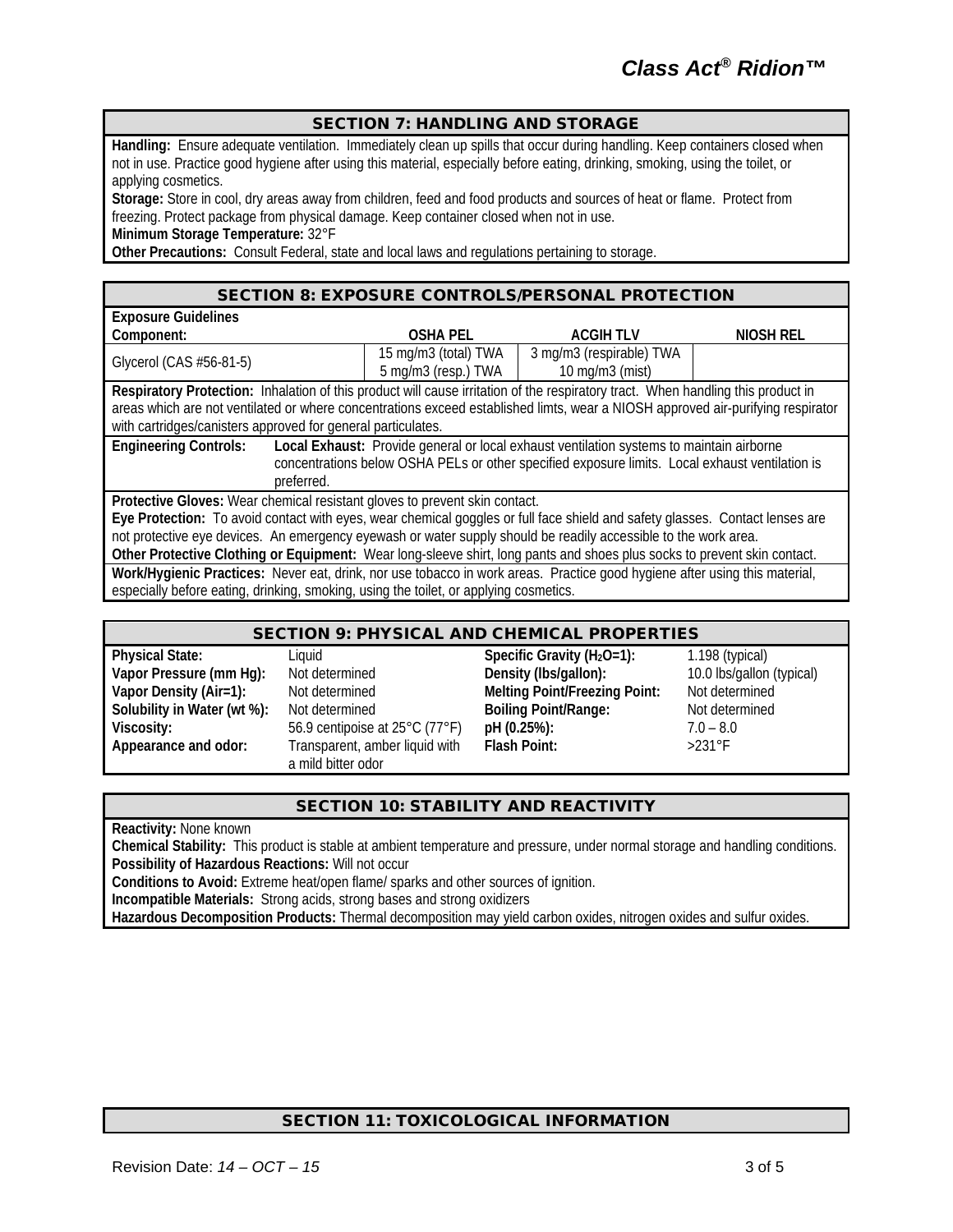| <b>ACUTE TOXICITY</b>                                                                                                               |                                                                                                     |  |  |
|-------------------------------------------------------------------------------------------------------------------------------------|-----------------------------------------------------------------------------------------------------|--|--|
| Eye Effects:                                                                                                                        | An eye irritation study in rabbits elicited no corneal opacity, iritis, or conjuctivae redness or   |  |  |
|                                                                                                                                     | chemosis within a 72 hour period.                                                                   |  |  |
| <b>Skin Effects:</b>                                                                                                                | LD50 >5,050 mg/kg (albino rats). A single semi-occlusive application to intact rabbit skin for four |  |  |
|                                                                                                                                     | hours elicited no erythema or edema within a 72 hour period.                                        |  |  |
| <b>Acute Inhalation Effects:</b>                                                                                                    | LC50 = 2.04 mg/L. Inhalation is anticipated to cause irritation of the respiratory tract.           |  |  |
| <b>Acute Oral Effects:</b>                                                                                                          | LD50 >5,000 mg/kg (albino rats)                                                                     |  |  |
| Specific Target Organ                                                                                                               | Respiratory tract                                                                                   |  |  |
| Toxicity:                                                                                                                           |                                                                                                     |  |  |
| <b>CHRONIC TOXICITY</b>                                                                                                             |                                                                                                     |  |  |
| <b>Chronic Effects:</b>                                                                                                             | None known                                                                                          |  |  |
| Carcinogenicity:                                                                                                                    | No component is known to have a carcinogenic effect.                                                |  |  |
| Mutagenicity:                                                                                                                       | No component is known to have a mutagenic effect.                                                   |  |  |
| Teratogenicity:                                                                                                                     | No component is known to have a teratogenic effect.                                                 |  |  |
| <b>Reproductive Toxicity:</b>                                                                                                       | No component is known to have an effect on the reproductive system.                                 |  |  |
| POTENTIAL HEALTH EFFECTS:                                                                                                           |                                                                                                     |  |  |
| Eyes: Not anticipated to cause eye irritation.                                                                                      |                                                                                                     |  |  |
| Skin: Brief contact may cause slight irritation. Prolonged contact, as with clothing wetted with material, may cause irritation and |                                                                                                     |  |  |
| discomfort, seen as local redness.                                                                                                  |                                                                                                     |  |  |
| Inhalation: Vapors or mist may be irritating and cause discomfort in nose and throat, nasal discharge, and coughing. Prolonged      |                                                                                                     |  |  |
| overexposure may cause difficulty in breathing.                                                                                     |                                                                                                     |  |  |
| Ingestion: May be harmful if swallowed.                                                                                             |                                                                                                     |  |  |
|                                                                                                                                     |                                                                                                     |  |  |

| <b>SECTION 12: ECOLOGICAL INFORMATION</b> |                                              |  |  |  |
|-------------------------------------------|----------------------------------------------|--|--|--|
|                                           | <b>ENVIRONMENTAL SUMMARY: Not determined</b> |  |  |  |
| ECOTOXICITY DATA:                         |                                              |  |  |  |
| Fish Acute and Prolonged Toxicity:        | Not determined                               |  |  |  |
| Aquatic Invertebrate Acute Toxicity:      | Not determined                               |  |  |  |
| <b>Aquatic Plant Toxicity:</b>            | Not determined                               |  |  |  |
| <b>Bird Acute and Prolonged Toxicity:</b> | Not determined                               |  |  |  |
| Honeybee Toxicity:                        | Not determined                               |  |  |  |
| <b>ENVIRONMENTAL EFFECTS:</b>             |                                              |  |  |  |
| Soil Absorption/Mobility:                 | Not determined                               |  |  |  |
| Persistence and degradability:            | Not determined                               |  |  |  |
| <b>Bioaccumulative Potential:</b>         | Not determined                               |  |  |  |
| Other adverse effects:                    | Not determined                               |  |  |  |
|                                           |                                              |  |  |  |

#### SECTION 13: DISPOSAL CONSIDERATIONS

**Waste:** Dispose of in accordance with applicable Federal, state and local laws and regulations. **Container:** Triple rinse and recycle the container or dispose of in accordance with Federal, state and local laws and regulations. **RCRA Characteristics:** It is the responsibility of the individual disposing of this product to determine the RCRA classification and hazard status of the waste.

|  |  | <b>SECTION 14: TRANSPORT INFORMATION</b> |
|--|--|------------------------------------------|
|--|--|------------------------------------------|

| DOT:     | This product is not regulated by the U.S. Department of Transportation as a hazardous material for ground |
|----------|-----------------------------------------------------------------------------------------------------------|
| (Ground) | shipment.                                                                                                 |
| IMDG:    | Not determined                                                                                            |
| (Sea)    |                                                                                                           |
| IATA:    | Not determined                                                                                            |
| (Air)    |                                                                                                           |
| TDG:     | Not determined                                                                                            |
| (Canada) |                                                                                                           |